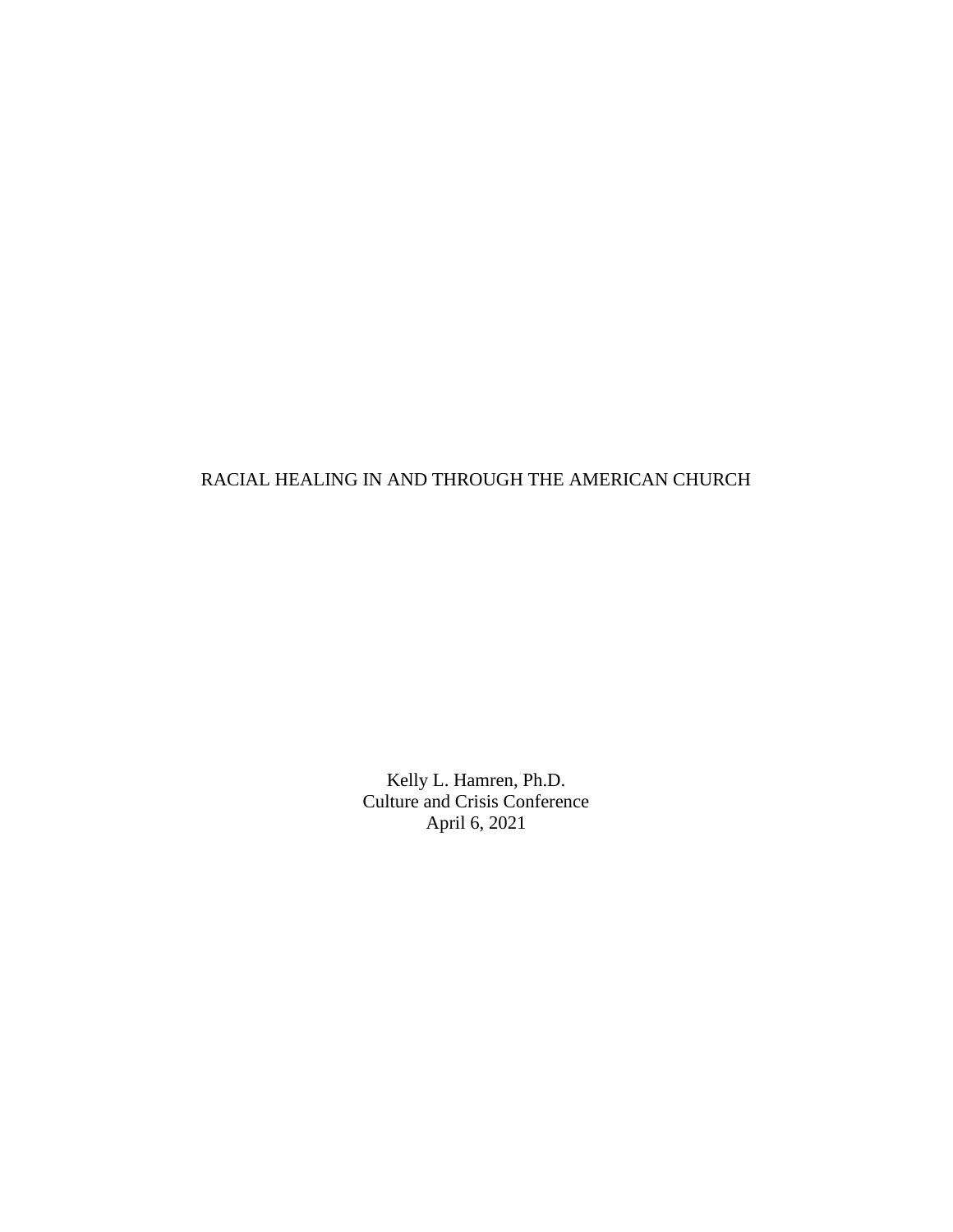Dr. Kelly Hamren is an assistant professor of English at Liberty University. She received undergraduate and graduate degrees from Liberty University and doctorate from the Indiana University of Pennsylvania. Most of her research has emphasized placing literature in historical contexts and includes a primary focus on Russian poets and novelists.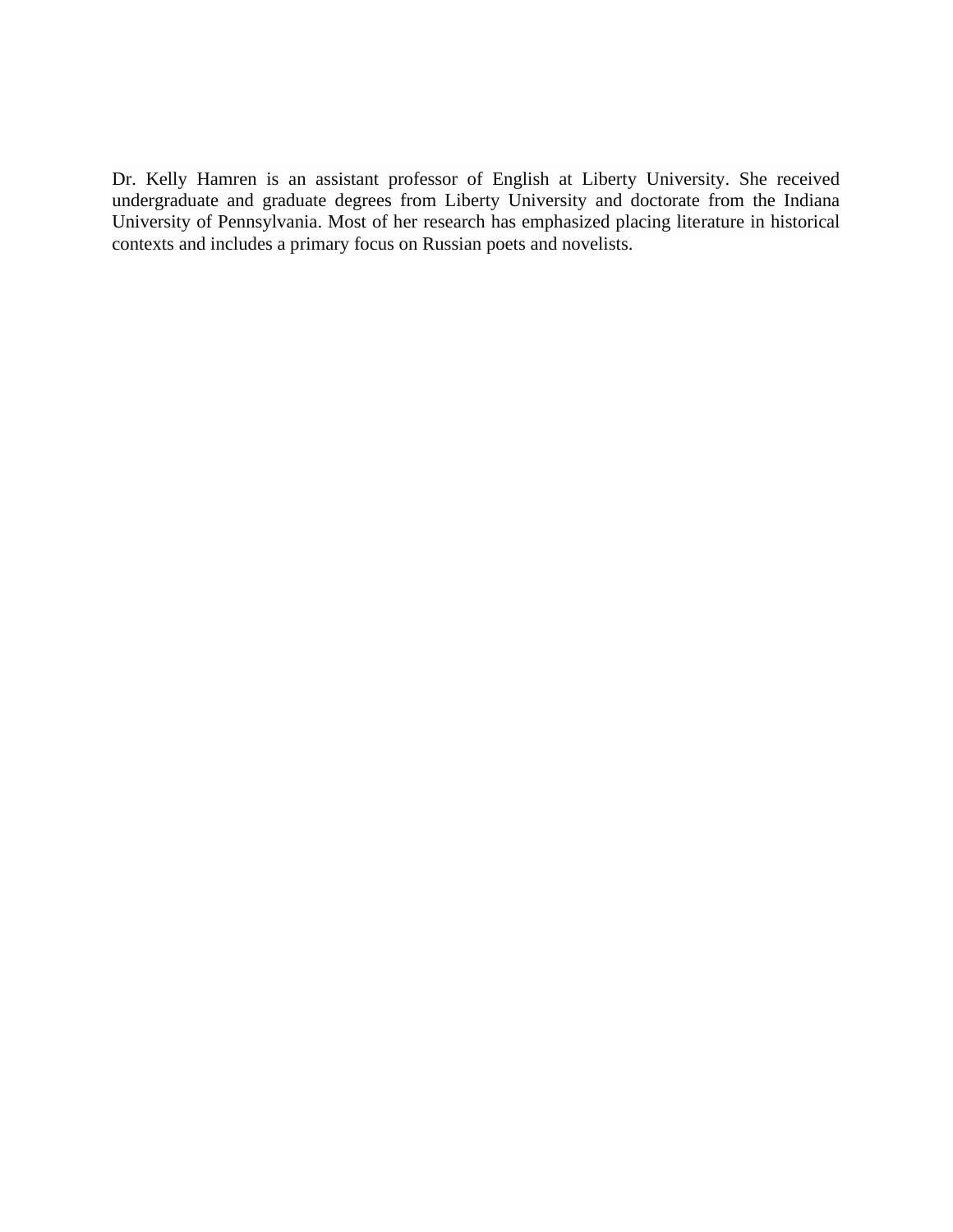Because the Church in America has often elevated race as a criterion for exclusion and dehumanization of fellow believers, many American denominations have begun publicly acknowledging their historic failures to affirm God's image in men and women of color, especially African-Americans. However, these goals of racial reconciliation have become entangled with strands of political discourse that have often led to increased tension and polarization instead. The racially-charged unrest, violence, and counter-violence in the news have reinforced the temptation for many to minimize the damage done to people of color by both individual and cultural forces in the US—and to focus on calming things down on the surface rather than addressing the issues that created the unrest in the first place. It was this same temptation which led Martin Luther King, Jr, in 1963, to accuse "the white moderate [of being] more devoted to 'order' than to justice [and choosing] a negative peace which is the absence of tension [over] a positive peace which is the presence of justice."<sup>1</sup> Suppressing expressions of racial trauma and reinforcing the practices which led to it will only make things worse. And yet, it is vital that the church in America develop a theology of race based on biblical truth. Frameworks such as critical race theory (CRT) have assisted many in their attempts to document racism in the US, but while not all of their insights should be dismissed, many of their foundational assumptions are inconsistent with the biblical worldview. As a result, this project will explore how churches who recognize their past complicity with the sin of racism can develop a theology of race consistent with the tenets of their faith, actively teach that theology to their congregants, and provide theologically-grounded applications for both personal and systemic racial healing.

First, it is important not to assume that fellow churchgoers have a clear theological understanding of how the Bible frames questions of ethnicity. Issues of race and racism are so often framed through a political and/or national-historical lens that even Christians who have read the Bible their entire lives can have their vision clouded by public discourse. It is also true that the evangelical world has a tendency to elevate questions of individual salvation and spiritual growth over questions of communal well-being. There are even those who balk at the term "social justice" because of its having been co-opted by leftist political discourse and turned into an equally politicized insult by the right—i.e., "social justice warrior." But because the Bible defines and contextualizes the concept of social justice differently, on some levels, than progressive, twenty-first century Americans, it makes more sense to wrestle with the biblical framing of social justice rather than swallowing the culture's definition or resorting to a wholesale dismissal of the term. Either way, we are surrendering to cultural forces rather than acting as catalysts for positive change—biblical justice warriors, if you will.

Whether one is a pastor, an elder, or a congregant willing to lead a Bible study or Sunday School class, it is possible to help other church members explore these concepts and raise questions within a biblical context. At the heart of biblical justice is the Lord's second great

<sup>&</sup>lt;sup>1</sup> Martin Luther King, Jr., "Letter from Birmingham Jail," ed. Ali B. Ali-Dinar, Ph.D, African Studies Center, University of Pennsylvania,

https://www.africa.upenn.edu/Articles\_Gen/Letter\_Birmingham.html.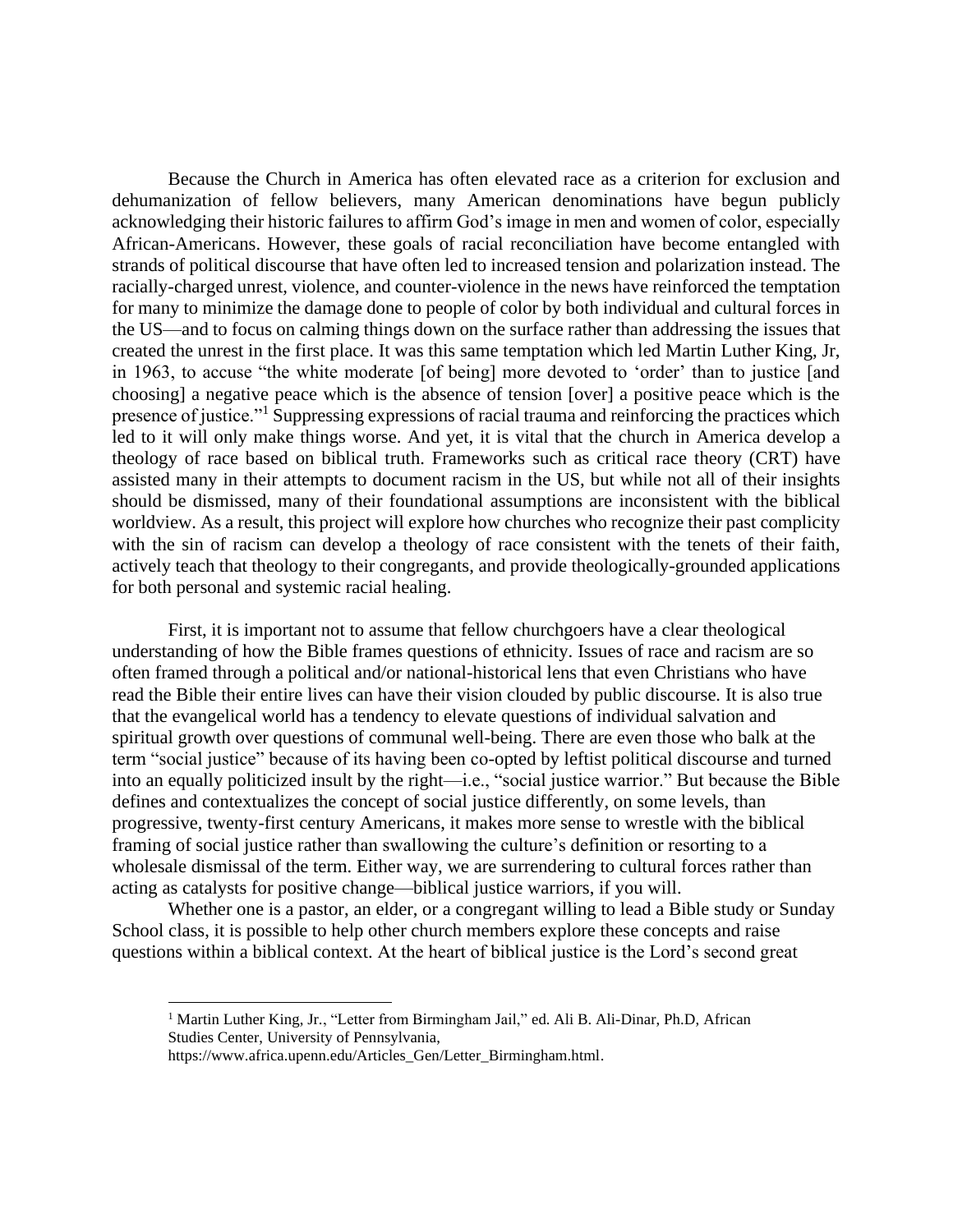commandment, to love our neighbors as ourselves, $<sup>2</sup>$  but while much emphasis has been placed in</sup> evangelical pulpits and Sunday school rooms on how individuals can love and serve other individuals, it would be worthwhile to mine the Scriptures for those neglected passages which address how this works on congregational, communal, and societal levels, as well as how it intersects with questions of ethnic and racial identities. The Bible speaks, for instance, to questions of inter-racial marriage—Moses marrying a Cushite, for instance, $3$  as well as Boaz marrying a Moabite (a union affirmed by inclusion in the genealogy of Christ).<sup>4</sup> And while the Israelites were instructed to annihilate the Canaanites for their sin-saturated culture,<sup>5</sup> they were also given clear instructions on what the default method of treating foreigners should be—that is, the kind of life-giving hospitality meant to run counter to the oppressive treatment they themselves had received as enslaved descendants of refugees in Egypt.<sup>6</sup> They were even instructed to set up structural safeguards—such as leaving behind grain in the fields during the harvest—for those whose status as sojourners would have made them vulnerable to exploitation under normal circumstances.<sup>7</sup> The New Testament confronts prejudice against Gentiles in the church, such as when Peter is challenged to receive Cornelius as a fellow convert $\alpha$ —and challenged again by Paul for his failure to practice consistent fellowship with Gentile believers.<sup>9</sup> In the teachings of Jesus himself, the story of the Good Samaritan<sup>10</sup> would have been troubling to its original audience by its elevation of a racially-mixed man for his compassion and selfless service, not merely for its call to inconvenience oneself for others. These aspects of Scripture have always been there, but they beg for exegesis by American Christians, not only because they have sometimes been neglected in favor of other passages or read with individualistic or decontextualized emphases but also because they can provide much-needed layers of nuance and life-giving principles to frame current cultural conversations about racial justice.

Furthermore, since all Scripture serves as a "double-edged sword"<sup>11</sup> that cuts through layers of self-protective complacency in the human soul, an honest study of Scriptural principles on matters of racial and ethnic prejudice ought to expose difficult truths about individual, congregational, and denominational complicity in unbiblical treatment of image-bearers based on race. Many denominations, including my own—the Presbyterian Church in America (PCA)—are currently undergoing processes of collective repentance over past wrongs. Confronting Scriptural truths within particular congregations ought to lead congregants on the same difficult journeys of personal and communal soul-searching and, ideally, produce fruit on individual and communal levels. For those willing to lead the way on this journey, challenging fellow members of the body

- $<sup>5</sup>$  Deuteronomy 20:17-18 (NIV).</sup>
- $6$  Exodus 23:9 (NIV).
- <sup>7</sup> Leviticus 19:9 (NIV).
- $8$  Acts 10 (NIV).
- <sup>9</sup> Galatians 2:11-12 (NIV).
- <sup>10</sup> Luke 10:25-37 (NIV).  $11$  Hebrews 4:12 (NIV).
- 

<sup>2</sup> Mark 12:31 (NIV).

 $3$  Numbers 12:1 (NIV).

 $4$  Matthew 1:5 (NIV).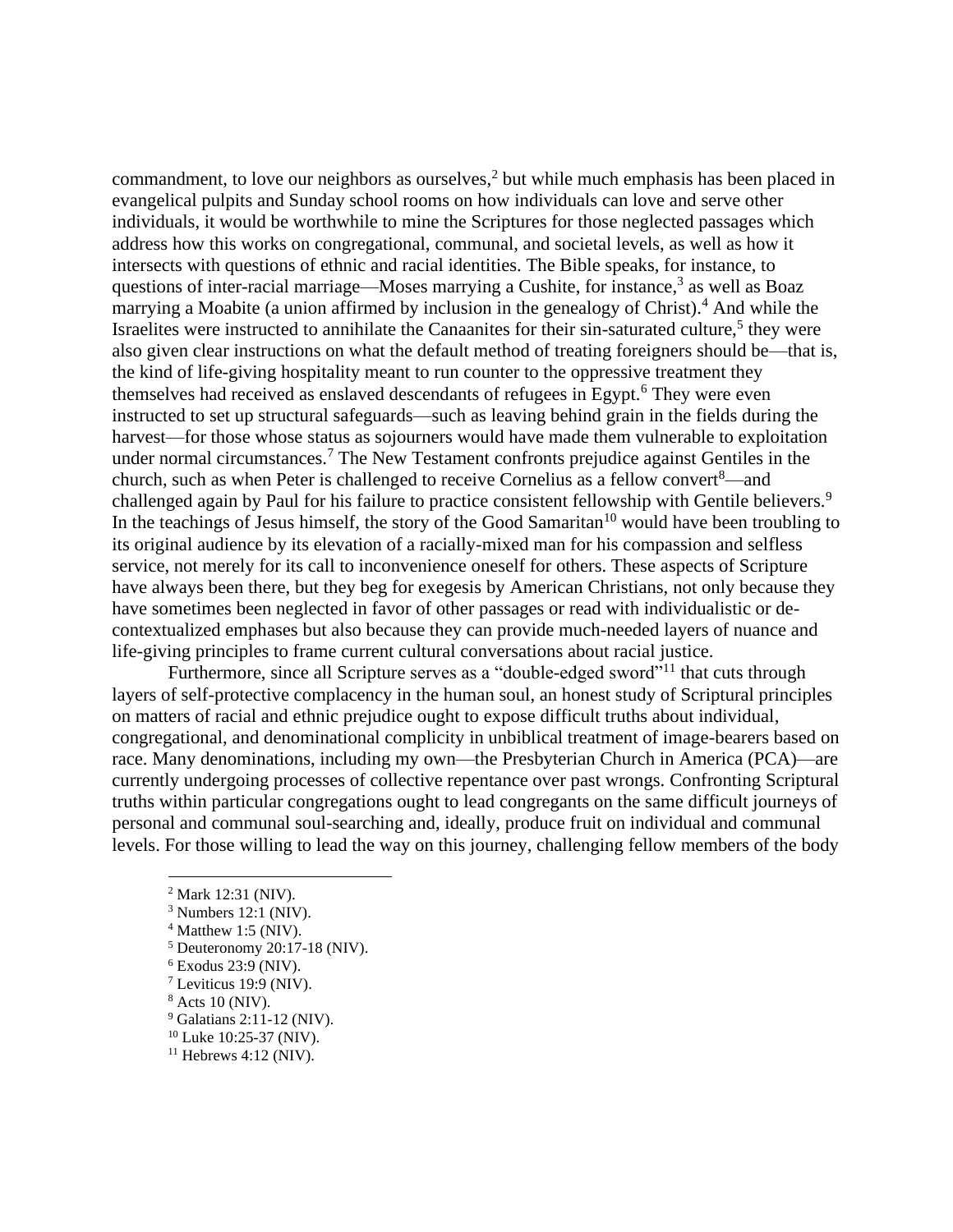of Christ might include calls for personal repentance, as well as suggestions for how to actively and consistently love our neighbors of a different color.

These calls to action will differ from individual to individual, or from congregation to congregation. An all-white congregation in a diverse neighborhood, for instance, may need to have some hard conversations about why they have not successfully reached out to neighbors of color. A congregation with some diversity, on the other hand, may need to look hard at why its elders, deacons, Sunday School teachers, or ministry leaders don't reflect that diversity. When a local group announces that a protest march against police brutality will be passing through the neighborhood of a local church, does the church leadership reach out to the organizers to ask what principles are guiding the protest and whether they can help, or do they immediately ask the deacons to install an extra security system in anticipation of vandalism? Some individuals may need to ask hard questions about lack of diversity in their friend groups, and others may need to question customer service practices in their businesses. Did they fail to invite the Latinx family at the end of the street to the block party, perhaps assuming they wouldn't speak good English or might feel out of place anyway? If they reviewed resumes for their company and recommended calling Greg Thomas in for an interview but not Shaquan Jackson, was their decision based on credentials alone? How would they feel if the new youth pastor at their church was in an interracial marriage?

These questions are not easy, but most of us know that the Bible, rightly read, is not supposed to make us feel consistently good about ourselves. Nor does defending biblical principles involve confronting unbiblical bases for justice only within secular culture; it also means letting biblical bases for justice shine lights into the dark corners of our own hearts and expose failures within our own churches. The Lord was never telling us not to remove the speck from our neighbor's eye—it is, in fact, an act of mercy to do so. But we will not even be able to see that speck without addressing the two-by-four in our own eye first.<sup>12</sup> The church in America has, historically, been an agent of grace within larger American culture, but it has also been guilty of great sin in many areas. While some believers denounced chattel, race-based slavery as evil, others entrenched themselves in that system with defenses based in Scriptural eisegesis. While some believers marched with Martin Luther King, Jr., others denounced the Civil Rights Movement as unbiblical and dangerous. It is just as true in the twenty-first century as it was during the 1860s and 1960s that the Church is called to be salt and light. And it is my prayer that we will heed that call by first confronting the inroads that flavorlessness and darkness have made within the body of Christ, that we might then confront the flavorlessness and darkness within the larger culture we inhabit. Brothers and sisters, let us get our own house in order, that we might be ready to speak with prophetic fervor into a world confronting a great cultural evil in sometimes helpful, sometimes clumsy, and sometimes downright harmful ways. The world needs the voice of the Church to do more than point out the clumsiness and harmfulness of its efforts to dismantle individual and systemic injustice; it needs to see what the right way looks like, and it needs to see that by looking at us.

 $12$  Matthew 7:3-5 (NIV).